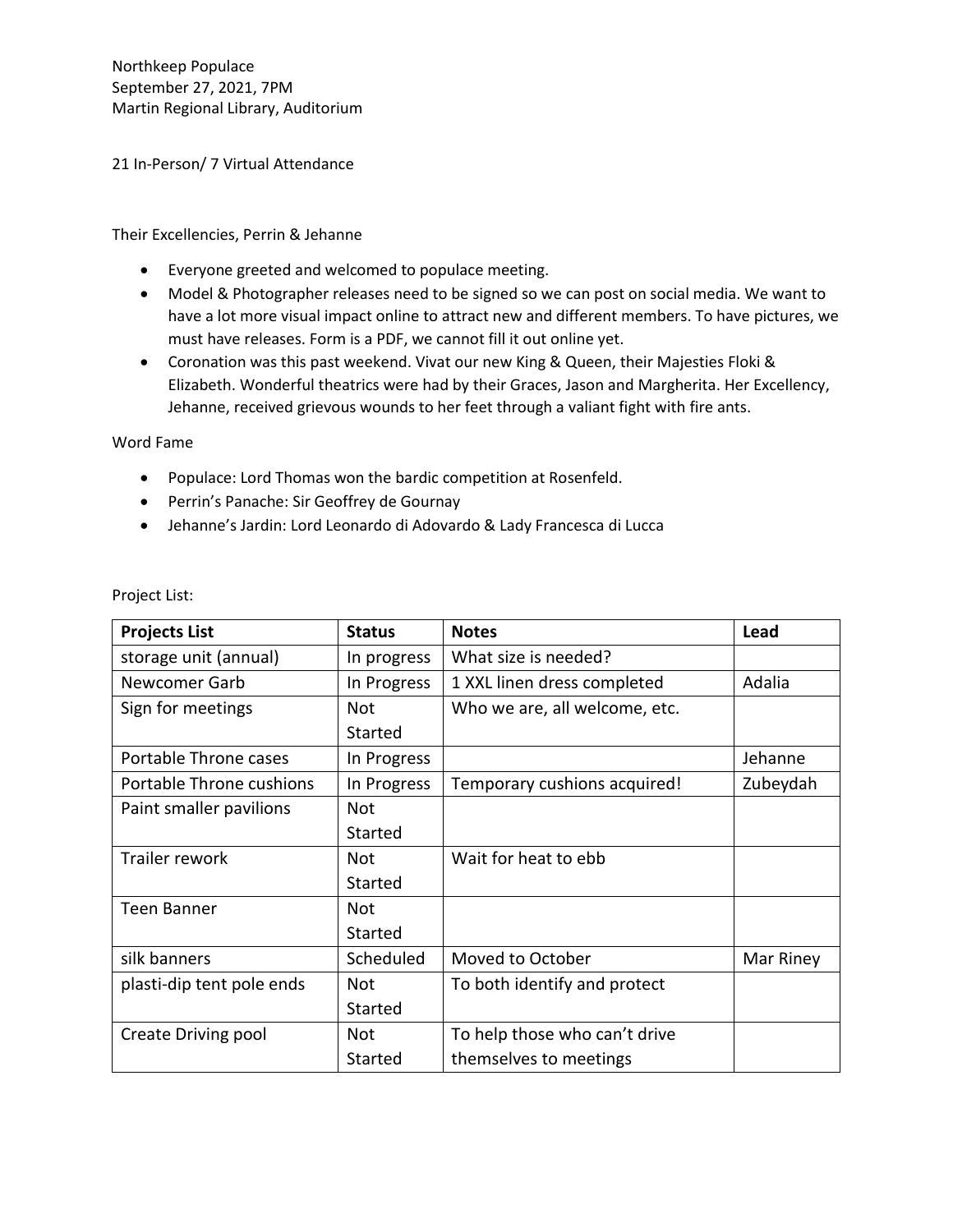| NK arming caps          | <b>Not</b>  |                                 |       |
|-------------------------|-------------|---------------------------------|-------|
|                         | Started     |                                 |       |
| NK belt favors          | In Progress | Belt favors made, need stamped  | Elena |
| Largesse basket for TRM |             | 10 similar items, deliver at ?? |       |

Upcoming Events

- Heavener Runestone Viking Festival, October  $9<sup>th</sup>$  Wyldewode demo
- Namron Protectorate October 23rd
- Eldern Hills Samhain October 30<sup>th</sup>
- Axeman Nov.  $6<sup>th</sup>$
- Fall Queen's Champion Nov. 13<sup>th</sup>
- November 19-21 Bordermarch Autumn Melees Has been cancelled.
- Premier Coronet Tourney for Vindheim Dec. 11<sup>th</sup>

# Seneschal – Lady Emmelina

- Lady Emmelina is stepping in as seneschal, as Lord Matthew cares for family matters
- wInterKingdom is on the kingdom calendar for February 5, 2022. Creek Co. Fairgrounds booked a Sheep Show the same day so we would be moved to the Commercial Building and Multi-Use Building, no access to the Arena or Kitchen/Dining Hall. Site change?
- Bids open for Winterkingdom event steward and food & drink steward, the deadline was 7pm September 24<sup>th</sup>. No bids were received, suggestions welcome.
- The office of Missile Marshal is still open, please apply!

# Exchequer – Lord Ulfr

- Barony is alive and well
- \$13,000 in bank
- Check signing afterwards and receipt to turn in.
- If you are an officer that needs to be reimbursed, please provide receipt, and fill out the check request form
- If the item is not budgeted, funds must be approved in advance
- October trailer inventory date TBA
- Anyone who has Baronial items to send basic inventory to [exchequer@northkeep.ansteorra.org](mailto:exchequer@northkeep.ansteorra.org) by October 25<sup>th</sup>.
- New Heralds tabard has been proposed to be purchased by Lady Adalia as the current one is velvet and multiple layers that is very hot at summer events. The quoted price is \$350 from an SCA vendor.

Herald – Lady Rwsa

• Thomas de Groet received Sable Crane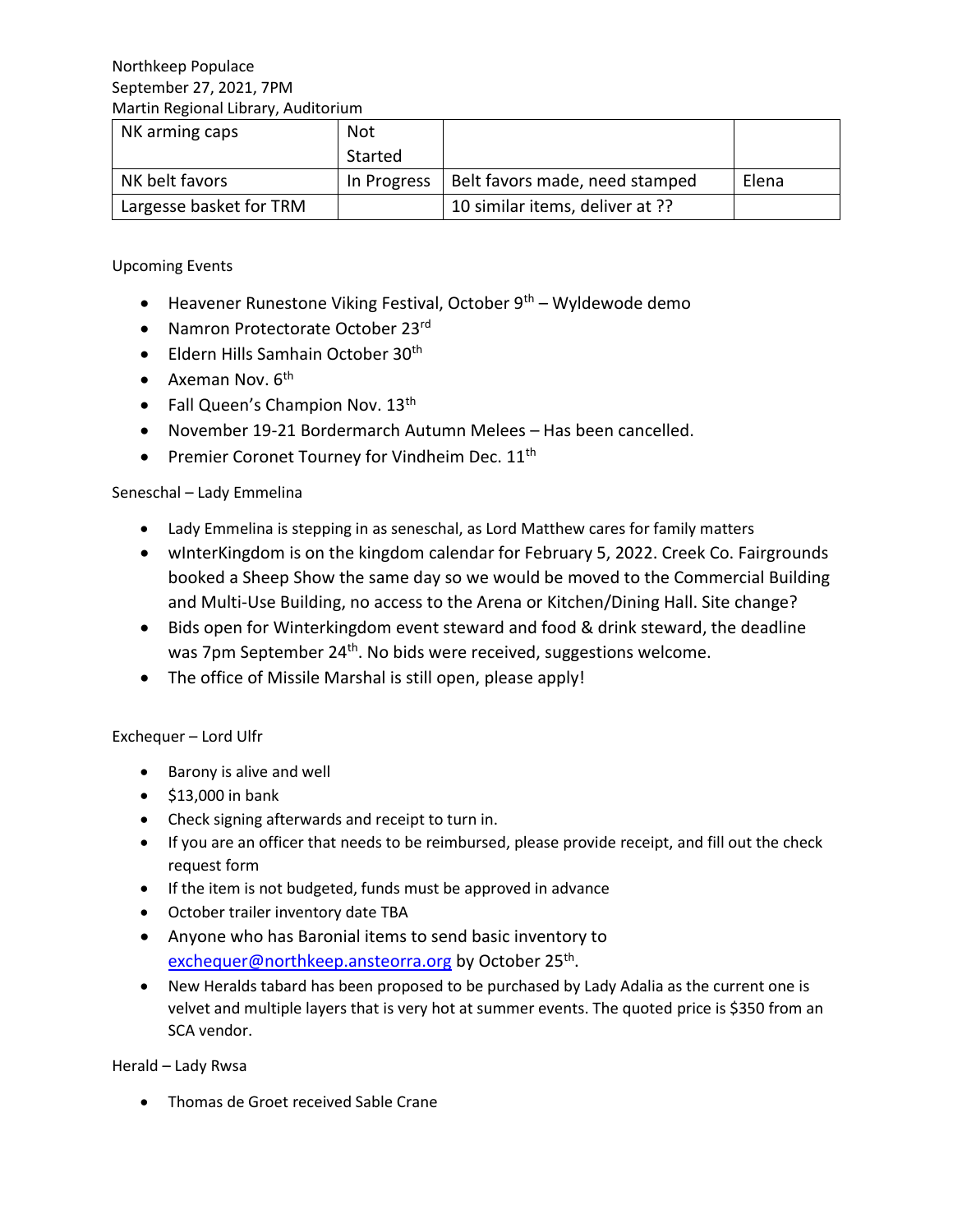Northkeep Populace September 27, 2021, 7PM Martin Regional Library, Auditorium

> • Potential Badge and potential name in works. Anyone else is invited to send in proposed names, devices, and badges to [herald@northkeep.ansteorra.org](mailto:herald@northkeep.ansteorra.org)

# A&S – Lady Elspeth

• October  $4<sup>th</sup>$  A&S Class will be Silk Banner Painting

Chronicler – Zubeydah Hanim

- Working on Oct Saga issue
- Saga is currently on an every other month schedule. It was on quarterly, but that is not ideal because if we miss too many, we can lose our standing as a barony
- Please turn in things!
	- o All officer reports
	- $\circ$  If you doodle, art, cartoons, hand-outs, pictures of projects. All these are good things for the Saga!'
	- $\circ$  Due date Sept 30<sup>th</sup>
- Not going to pursue formatting the newsletter for mobile devices that at this time as only one member turned in an opinion.
- Someone may be interested in the deputy position, or even taking over as officer. Populace will be updated at the next meeting.

Hospitaler – Lady Rachel

- We now have a lot of loaner gear that we need to go through and clean
- New loaner gear still being sewn. We are trying for enough garb for no one to be naked!!
- Working to organize it in sizes with portable closet with sign outs to take to events and be able to track and keep inventory
- Keep inviting new people

Historian/Librarian – Lady Valeria

- Received a large quantity of items from multiple sources, Blackstars and Sagas that will go into historian's archive
	- o Items from Duchess Willow
	- o Items from long ago officers
- Need to know if we have electronic storage other than the historians google account

Minister of Children – Lady Muirenn

- DIY make and takes every month at populace
	- o Their Excellencies will have them at other things and events
- Can be mailed, but parents must email the MOC at [moc@northkeep.ansteorra.org](mailto:moc@northkeep.ansteorra.org)

Webminister – Lord Leo

- Website is up and looking great
	- o If officers or anyone have issues, please email webminister at [webminister@northkeep.ansteorra.org](mailto:webminister@northkeep.ansteorra.org)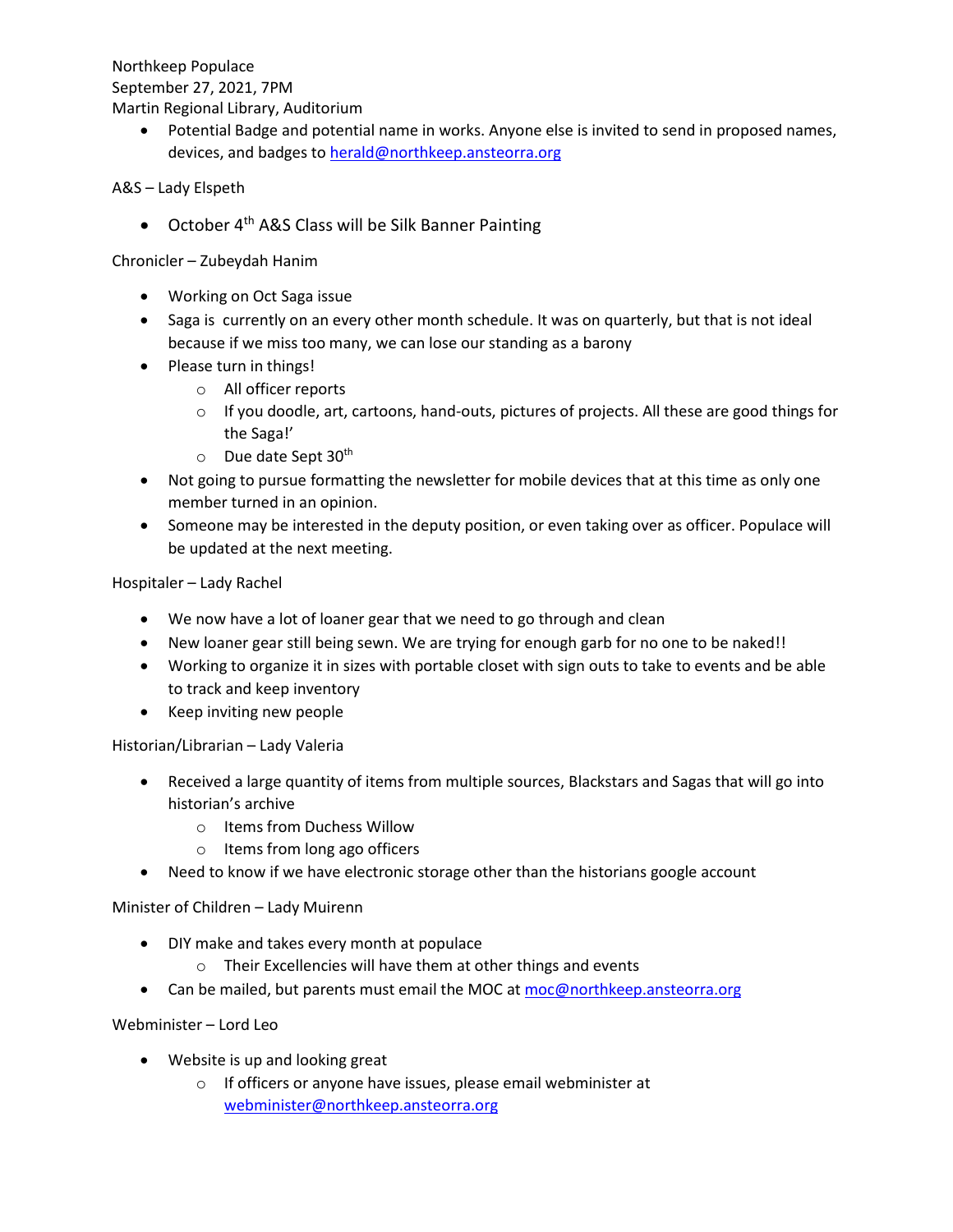Northkeep Populace September 27, 2021, 7PM

Martin Regional Library, Auditorium

- On the NK email list there is an issue with the yahoo email accounts that are bouncing back. Emails need to be gmail or outlook to function correctly
- Youtube needs 100 subscribers to get its own link and not be just a random list of numbers. Posted on the website so everyone can locate it under Resources tab.

Knight Marshal – Lord Set

- No report available
- Armored practice is typically on Tuesday night
- •

Rapier Marshal – Lord Jean Beauchamp

- Rapier at Turkey Mtn, come out and stab someone and remain friends. Please join us!
- Armored is typically on Tuesday night
- Rapier is typically on Wednesday night
- Please fill free to cross over. Just takes some coordination with the marshals

Youth Combat – Lady Iziaslava

- Youth practice is still on hold
- Loaner gear sorted into new totes. Working to make it better and well organized.
- Great kudos for the great work of Lady Iziaslava to organize and get people excited even though
- not able to have practices or events most of her tenure

# Youth Rapier - Open

# Archery Marshal - Open

- Open for applications HE Jehanne is running official practices at the City of Coweta Archery Park. Current plan is Sundays from 3-5, car pooling is awesome so please ask/offer!
- 2 practices held this month
- Had to cancel 2 because HE was to far away at events to return in time to run the practice
- Planning some thematic shoots that are more fun with more interesting targets.
- Come shoot archery at 3-5pm on Sundays at the Coweta Archery park, it is a very nice space

# Wyldewode business:

- October populace meeting is October 2 at the Cherokee National Peace Pavilion.
- Heavener Runestone Viking Festival that is planned for 9-10 Oct. There will be a separate area available for camping and we'll have a revel on Saturday night. The festival is from 10-5 each day and people can drive their cars into the park to unload until 9:30 every day, but parking is offsite, with shuttles into the park. Anyone who wants details can PM HL Cecily or comment on the event on Wyldewode's Facebook group. We're looking for fighters, static displays, and artisans.
- A&S Class (teacher TBA) on October 16 at 4:00 at Faith Fellowship Church, 1002 College Avenue, Tahlequah, OK.